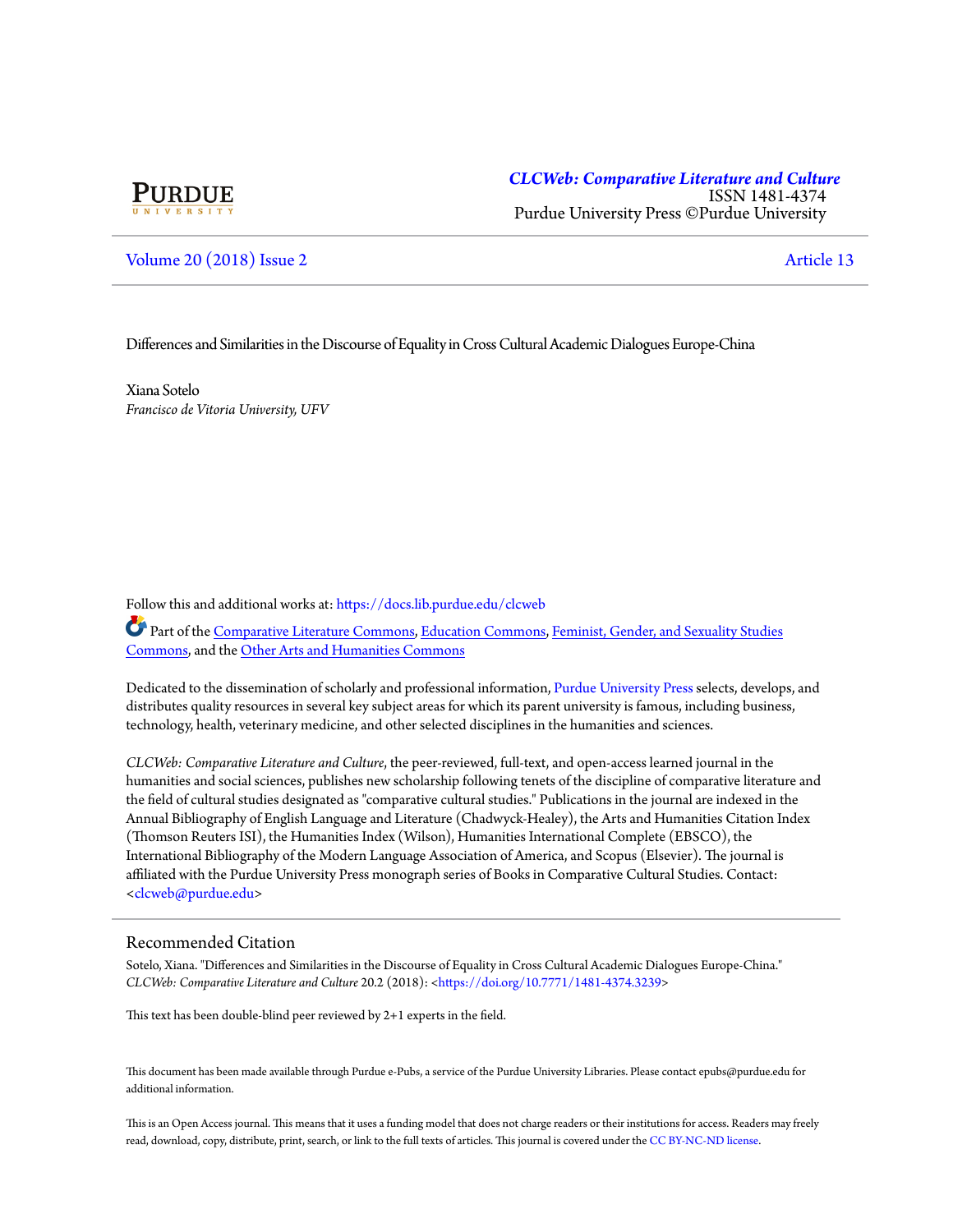# **PURDUE** UNIVERSITY PRESS [<http://www.thepress.purdue.edu>](http://www.thepress.purdue.edu/)

# *CLCWeb: Comparative Literature and Culture*

ISSN 1481-4374 [<http://docs.lib.purdue.edu/clcweb>](http://docs.lib.purdue.edu/clcweb) Purdue University Press **©**Purdue University

*CLCWeb: Comparative Literature and Culture*, the peer-reviewed, full-text, and open-access learned journal in the humanities and social sciences, publishes new scholarship following tenets of the discipline of comparative literature and the field of cultural studies designated as "comparative cultural studies." In addition to the publication of articles, the journal publishes review articles of scholarly books and publishes research material in its *Library Series.* Publications in the journal are indexed in the Annual Bibliography of English Language and Literature (Chadwyck-Healey), the Arts and Humanities Citation Index (Thomson Reuters ISI), the Humanities Index (Wilson), Humanities International Complete (EBSCO), the International Bibliography of the Modern Language Association of America, and Scopus (Elsevier). The journal is affiliated with the Purdue University Press monog-raph series of Books in Comparative Cultural Studies. Contact: [<clcweb@purdue.edu>](mailto:clcweb@purdue.edu)

> **Volume 20 Issue 2 (June 2018) Article 13 Xiana Sotelo, "Differences and Similarities in the Discourse of Equality in Cross Cultural Academic Dialogues Europe-China"** <http://docs.lib.purdue.edu/clcweb/vol20/iss2/13>

Contents of *CLCWeb: Comparative Literature and Culture* **20.2 (2018)** Thematic Issue *The One Asia Foundation and its Cooperation and Peace-Making Project* Ed. **Asunción López-Varela Azcárate** [<http://docs.lib.purdue.edu/clcweb/vol20/iss2/>](http://docs.lib.purdue.edu/clcweb/vol20/iss2/)

**Abstract:** In her paper "Differences and Similarities in the Discourse of Equality in Cross Cultural Academic Dialogues Europe-China" Xiana Sotelo provides an overall summary of the historical, political and socioeconomic context of Chinese women and their understanding of equality. The paper also embraces commonalities and nodal points between Chinese and European gender academics. In particular, it highlights the realization that cross-cultural misunderstandings are not triggered by essential differences among us, but by the ignorance of our particularities and specific contexts. The willingness to be open to the diversity of each other´s realities, and to reject hegemonic discourses of sameness, paves the way to recognize that women's equality and liberation cannot be cross-culturally imposed. Retaining differences and interacting peacefully is the first step towards achieving intercultural cooperation and respect.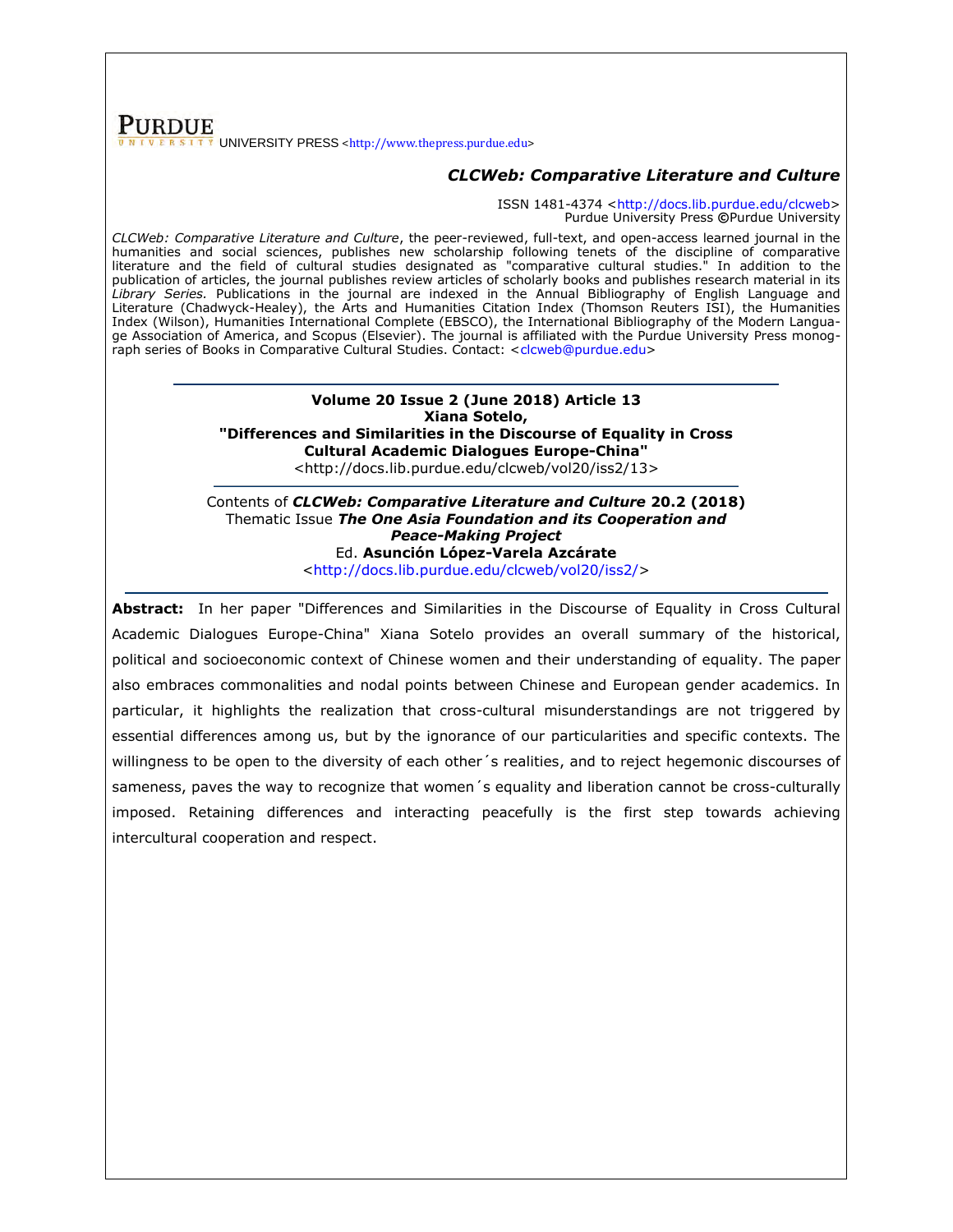Xiana Sotelo, page 2 of 10 "Differences and Similarities in the Discourse of Equality in Cross Cultural Academic Dialogues Europe-China" *CLCWeb: Comparative Literature and Culture* 20.2 (2018): [<http://docs.lib.purdue.edu/clcweb/vol20/iss2/13>](http://docs.lib.purdue.edu/clcweb/vol20/iss2/13%3e) Thematic Issue *The One Asia Foundation and its Cooperation and Peace-Making Project.* Ed. Asunción López-Varela Azcárate

### **Xiana SOTELO**

# **Differences and Similarities in the Discourse of Equality in Cross Cultural Academic Dialogues Europe-China**

Since 2012, when I defended my PhD research on the topic of intersectionality (see Sotelo, *Towards Intersectionality*), I have continued to work in order to help establish cross-cultural dialogues based on respect and tolerance. It was during my dissertation writing process when I first came across the work of Xiaojing Li (*Heading Towards* and "With What") Shu-mei Shih ("Towards") and Yenna Wu ("Making Sense"). This was my first contact with the specific particularities of women´s movements in China. I remember feeling absolutely stunned at my sheer ignorance of Chinese contexts (and Asian contexts in general). But more strikingly, I was utterly shocked by the harsh tone that some of those well-known Chinese scholars used, not wanting to be identified with 'Western Feminism' (bearing in mind these are both monolithic categories that need to be questioned). It was not until I fully understood Shih's claim of a pervasive "asymmetrical cosmopolitism" (Shih, "Towards" 5) between Western and non-Western scholars and Li's plea of the right to 'regionalized voices' in approaches to equality, that I started to recognize signs of unequal landscapes of discursive relations in academic Europe-China frameworks. Due to the Anglo-European scope of my own research at the time, these reflections where put aside until now.

In order to avoid misunderstandings and misfires, it is important to reflect on what Shu-mei Shih describes as "ethics in translatability" ("Towards" 9). As she explains**,** it implies the willingness to be aware of specificities and particularities among different cultural and linguistic value code systems. Thus, thanks to knowledge gained during the One Asia Foundation course celebrated at Complutense University Madrid, I will try to elucidate my own personal process of realization of the dangers of a decontextualized translatability (Shih, "Towards" 7), resulting from a lack of historical knowledge about other cultural contexts.

With the intention of becoming a sort of spokesperson for many European gender scholars willing to listen to and learn about Chinese Mao and Post-Mao particular contexts with "raw openness" (see Keating), my goal is to bring into the conversation nodal points and junctions of commonalities among the works of Chinese academics, European transversalists and Intersectional gender theorists.

To trace a point of departure in this analysis, it is important to highlight that in the writings of Xiaojing Li, Shu-mei Shih or Yenna Wu, the failure to account for historical and cultural differences between Europe and China is to them the most powerful factor contributing towards opacity and "instances of incommesurability" (Shih, "Towards" 7) in cross cultural academic dialogues about equality. The famous refuser of 'Western Feminism,' Xiaojiang Li, is from my point of view, the most interesting case, being herself a pioneer who, in the 1980s, founded the discipline of Women´s Studies in the city of Zhengzhou in the province of Henan. Interestingly enough, her early works rely on Western feminist classics**.** In "*An Exploration of Women's Aesthetic Consciousness"* (1989) for example**,** references to the Brönte sisters, Dickinson, Plath, Woolf, Oates, Beauvoir, Showalter, Gilbert and Gubar and de Lauretis can be found extensively. In another book *Women, A Distant Beautiful Legend* (1992) she cross-culturally celebrates independent and rebellious women from myths,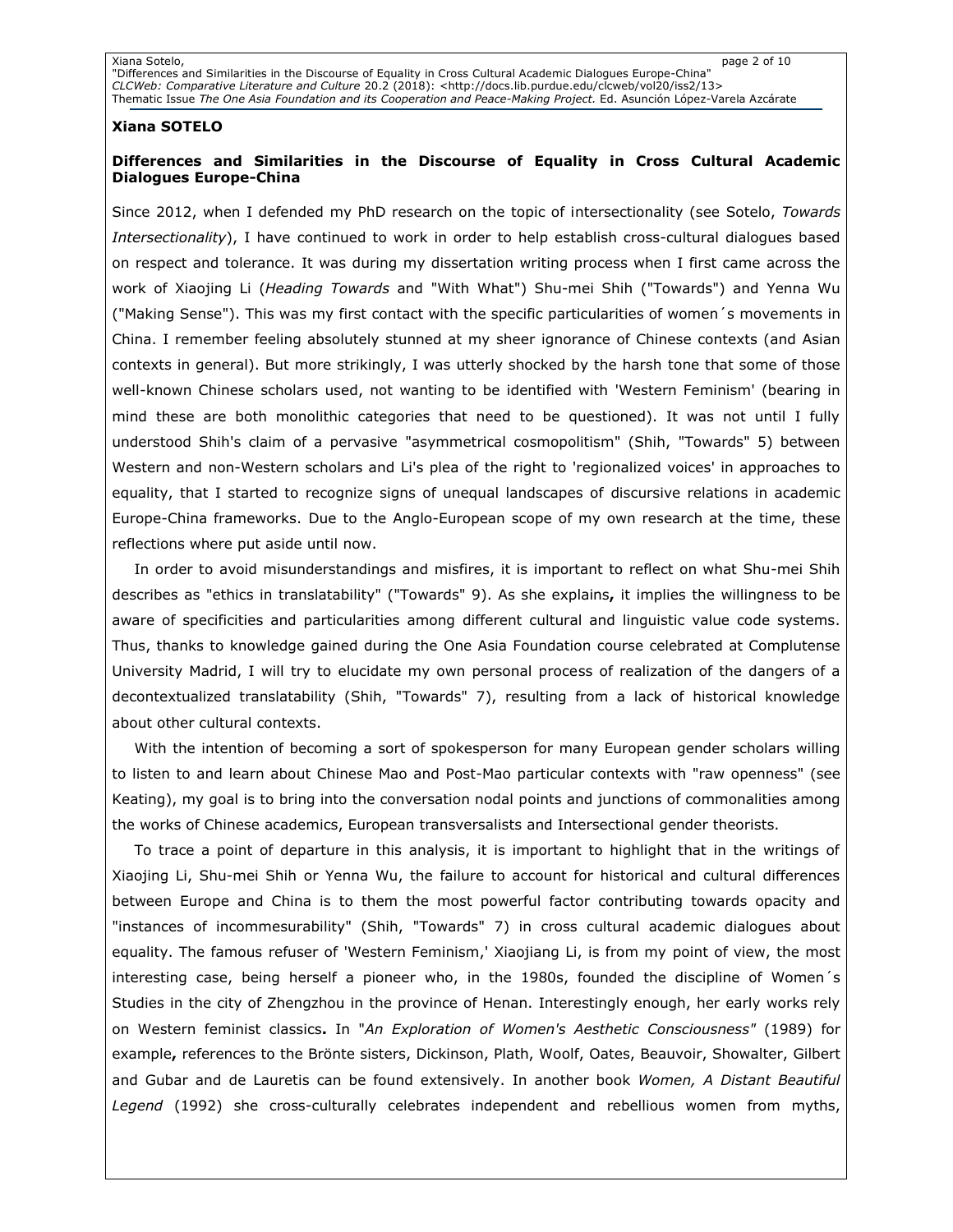Xiana Sotelo, page 3 of 10 "Differences and Similarities in the Discourse of Equality in Cross Cultural Academic Dialogues Europe-China" *CLCWeb: Comparative Literature and Culture* 20.2 (2018): [<http://docs.lib.purdue.edu/clcweb/vol20/iss2/13>](http://docs.lib.purdue.edu/clcweb/vol20/iss2/13%3e) Thematic Issue *The One Asia Foundation and its Cooperation and Peace-Making Project.* Ed. Asunción López-Varela Azcárate

literature and history from many countries around the world. However, all this changed completely after her invitation to Harvard University in 1992. Due to her deep disagreement with the assumptions of 'Western feminism' presented at a conference, she become a vocal defender of "irreducible differences between Chinese Women and Western women" (Shih, "Towards" 16).

What exactly happened during the conference that infuriated Li and made her change her intellectual position so drastically? As she explains, there were three critical questions posed by a diasporic Chinese woman scholar named P that made her realize the imperialistic nature of 'Western Feminism,' imposing its specific vision of female oppression and women´s liberation as universal to all women´s experiences. Besides, the fact that it was a diasporic Chinese scholar speaking on behalf of Western paradigms exacerbated even more her feelings of despair. Trained and educated as a feminist in the West, this diasporic scholar had never been involved in Women Studies in China (cited in Shih, "Towards" 17). All these colliding factors explain why Li would later claim that she felt deprived of her "discursive rights" as a Chinese feminist when P asked the following questions (Li, Womanism 1) What is feminism in your understanding? 2). What is 'Western feminism?' 3) What are the differences between what you call "particularities of the Chinese Women Movement" and 'Western Feminism?' Behind these questions, Li states, she found hidden implications and contradictions: What Chinese women call *feminism* is not considered true feminism because Feminism is a universal category, and therefore there is not so-called Chinese particularity outside *feminism* (Li, Womanism 2; italics in the original). Sadly, the 'Western Feminism' that the conference participants were representing had failed to see beyond their own particular meaning of female oppression and liberation. What it can hence be inferred through the interlocutor's questions is that the 'Western Feminism' she was representing, lacked enough objective historical awareness to question its own understanding of female liberation as a fight against state patriarchy and male oppression, accommodating Chinese women specific realities.

In "Towards an Ethics of Transnational Encounters, or "When" Does a "Chinese" Woman Become a Feminist?" Shih recalls with bitter regret a time, in the summer of 1988 at an event hosted by the Chinese Ministry of Culture where she was the translator for the American Writers Delegation in Beijing. Asked about her translations of Zhang Jie, a famous woman writer in China, and whether Chinese women writers were "keen on expressing feminist intent and exposing female oppression" (Shih, "Towards" 3), Shi was unable to reply. Jie Zhang had replied with disdain that "there was no such a thing as "feminism" (*nüxing zhuyi* or *nüquan zhuyi*) in China and that the writer would not have called herself a "feminist" nor a "feminist writer" ("Towards" 3).

Failing to know and validate specific ways of understanding female oppression beyond the mainstream Western model of women liberation, the possibility of a fructiferous academic exchange between Western and Chinese writers collapsed into an abyss of misunderstandings and theoretical clashes. Indeed, Shih recalls how outrageous those claims of denial of feminism were felt by the American Delegation. In addition, she bravely admits that "without acknowledging and studying the history of socialism in China, American writers and I turned the possibility of cultural translation and mutual understanding into an encounter of incommensurability" ("Towards" 7). As she further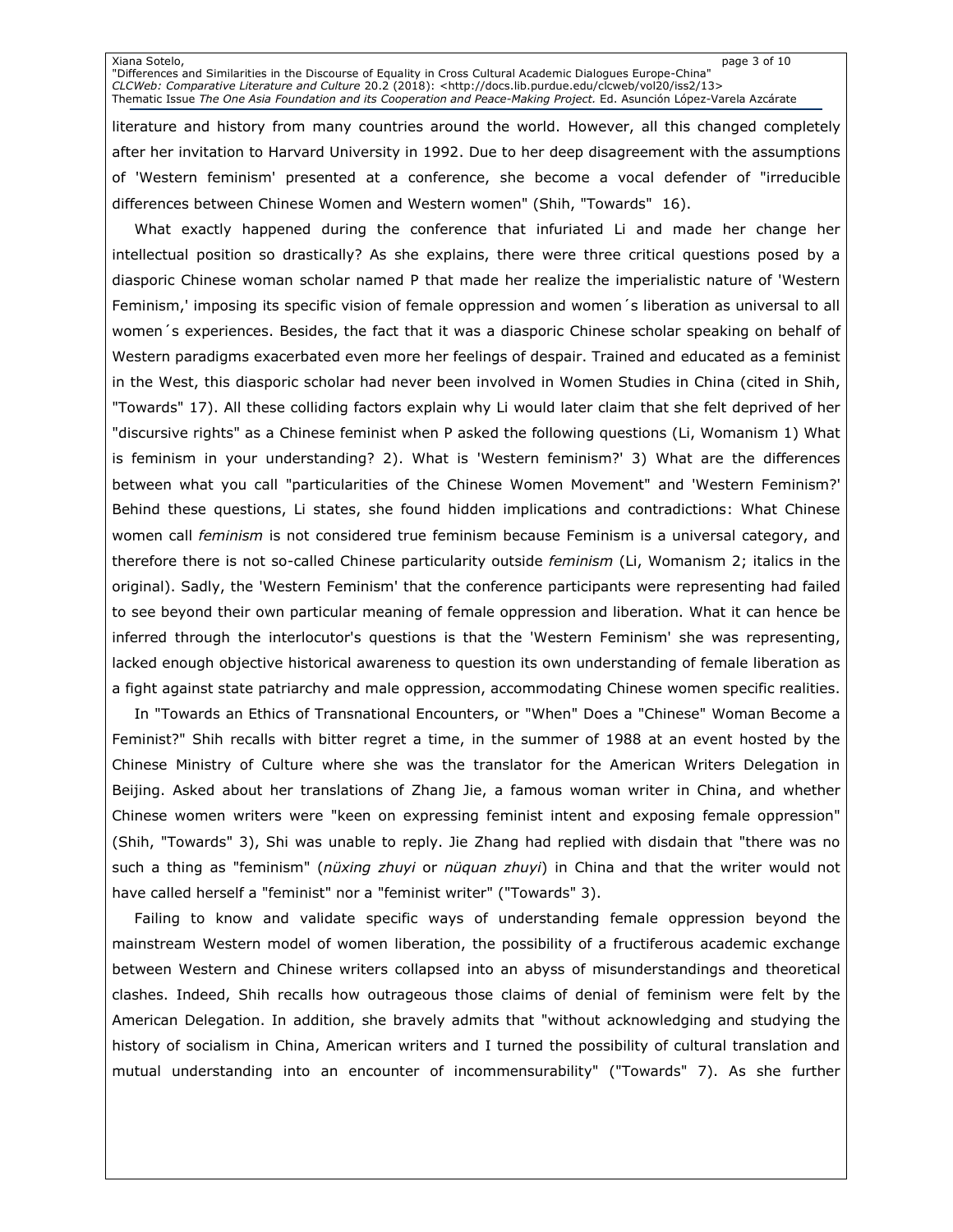Xiana Sotelo, page 4 of 10 "Differences and Similarities in the Discourse of Equality in Cross Cultural Academic Dialogues Europe-China" *CLCWeb: Comparative Literature and Culture* 20.2 (2018): [<http://docs.lib.purdue.edu/clcweb/vol20/iss2/13>](http://docs.lib.purdue.edu/clcweb/vol20/iss2/13%3e) Thematic Issue *The One Asia Foundation and its Cooperation and Peace-Making Project.* Ed. Asunción López-Varela Azcárate

explains, "not being the consequence of difference made essential or absolute but of ignorance of our specific histories" ("Towards" 7).

Her words serve to ground my argument that the realization that cross-cultural misunderstandings are not triggered by essential differences among us, but by the ignorance about each other´s historical contexts. This awareness is instructive to help promote a global community of scholars who strive for situating knowledge in order to encourage a culture of dialogue, integration and peaceful communication.

With a special emphasis on the need for historical and social cultural awareness of China's specific conditions within Western Women Studies, in "Making Sense in Chinese "Feminism"/Women´s Studies" (Wu, "Making Sense"29), Yenna Wu refers to a 1998 interview in which writers considered feminist in the West, such as Anyi Wang and Qing Dai, voiced non-feminist claims. Highlighting the fact that the Chinese government provided sexual equality to women and equal opportunity between women and men since 1950s, Qing Dai affirmed that "feminism from abroad," meaning feminisms that react to institutionalized sexism, did not resonate with Chinese reality (Wang, "Three interviews" 133- 34; cited in Wu, "Making Sense" 29).

Anyi Wang also remembers being intimidated by the insistence of American writers on the topic of Chinese Women´s subordination, and the degree to what Chinese women felt oppressed by men. Even popular figures from the world of culture, such as the female film director Shuqing Huang, denied calling herself a feminist on the basis that it was unsuitable for China´s contemporary reality (Dai and Yang, "A Conversation" 802-803). As Wu points out, negative reactions against their non- feminist statements by Western subjects unearths a "dogmatic presumption of female oppression in China "which condescendingly presupposes China to be "backward" (Wu, "Making Sense" 29). In practice, the 'Western Feminism' that those particular American writers embodied was not able to shift their position beyond Western universalism and allow for diversity and complexity. Thus, based on Anyi Wang and Qing Dai accounts, the Western subjects they encountered, who happened to be speaking in the name of feminism, did not embrace Chinese Women in their original contexts, and nonetheless imposed their own vision of women's equality and liberation. Amid such imposing gesture, no wonder these Chinese writers rejected being associated with any strand of Western feminism and its vision of equality for women.

In this regard, Shih argues that what she calls "opacity" in cross cultural academic communication is mostly created by two main factors. On the one hand, by Western's ignorance (and diasporic Chinese's ignorance) of the historical situation of the Other; and by what she terms "asymmetric cosmopolitism," a landscape of unequal discursive relations within the academia. In her own words: "It is not that the Western feminist has a mistaken notion of difference and similarity […], but rather that the Western feminist enjoys the power of arbitrarily conferring difference and similarity on the non- Western woman […] this I what I call the "operation of asymmetrical cosmopolitism" across the West- non-West divide; that is, non-Western intellectuals need to be knowledgeable about Western cultures and languages to be considered "Cosmopolitan" while Western intellectuals can be considered "Cosmopolitan" without speaking any languages (Shih, "Towards" 5).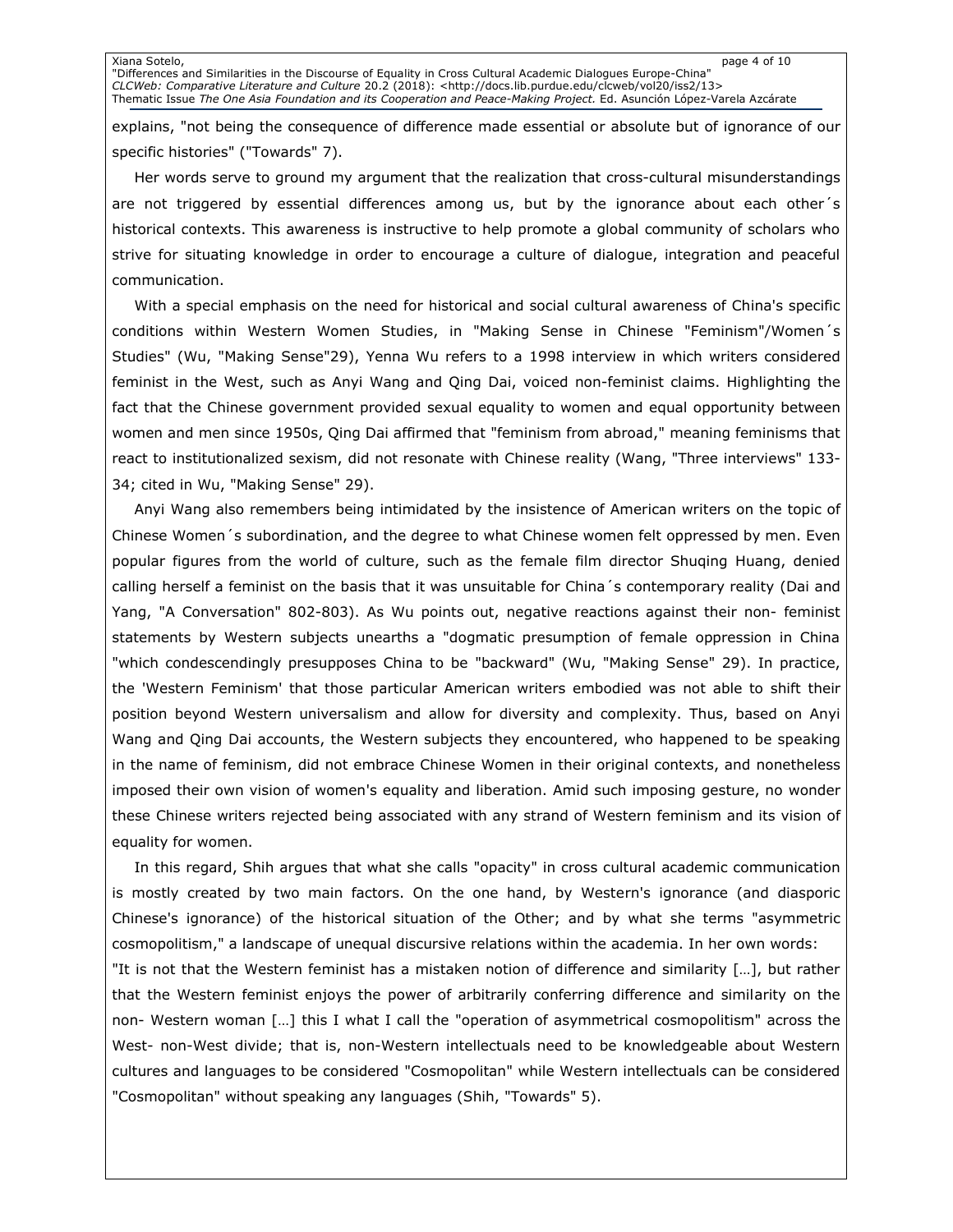Xiana Sotelo, page 5 of 10 "Differences and Similarities in the Discourse of Equality in Cross Cultural Academic Dialogues Europe-China" *CLCWeb: Comparative Literature and Culture* 20.2 (2018): [<http://docs.lib.purdue.edu/clcweb/vol20/iss2/13>](http://docs.lib.purdue.edu/clcweb/vol20/iss2/13%3e) Thematic Issue *The One Asia Foundation and its Cooperation and Peace-Making Project.* Ed. Asunción López-Varela Azcárate

Expanding on the historical myopia implied in the operation of asymmetrical cosmopolitism, Shih furthers states that "the Western subject strongest weapon in practicing asymmetrical cosmopolitism is not that she/he denies the non-West access to cosmopolitism but that has the power to assume sheer neglect or ignorance of the non- West" ("Towards" 5). That is: "With the power to arbitrate difference and similarity in such reductive terms, the Western subject can simply *ignore* that which otherwise needs to be learned with time and effort, namely, the history, experience and representation of the other woman in multiple contexts" (Shih, "Towards" 5; italics in the original).

As a gender scholar trained in a European context, I solemnly agree with Shu-mei Shih on the fact that it is due to an institutionalized academic asymmetrical cosmopolitism that many European scholars are not aware that the journey towards Chinese liberation has taken both similar and divergent steps than those in Europe. Representing a part of 'Western Feminism' eager to know about Chinese women particularities, the question that arises is what is therefore the Chinese woman's history, experience and representation that the European subject is ignoring? To try to answer this question, let's go back to trace the history of Women's Rights in China and Europe.

Attempts to normalize the situation of women were made in China as early as the seventeenth century, when some women wrote letters thanking Manchu Emperors Shunzhi (r. 1644-1661) and Kangxi (r. 1662- 1722) for banning foot-binding. The practice remained for two more centuries, however (Wu, "A late-Qing" 174-75). In Europe, the *Declaration of the Rights of Woman and Citizen*  was published by playwright, feminist and abolitionist Olympe de Gouges (Marie Gouze) in France in 1791. The question of women's rights became central to political debates in both France and Britain. The following year, Mary Wollstonecraft published *A Vindication of the Rights of Woman.* But it was not until the nineteenth century that political economist John Stuart Mill defended women´s right to vote in the British Parliament. While the suffragettes mobilized themselves in the UK and the US, defending women's rights to vote, in China, male intellectuals were also advocating for women´s rights (Chen, *A History* 246-257 & 359-363; Bao, "The Feminist" 80-90 cited in Wu, "Making Sense" 32).

In this growing momentum of revolutionary ideas in the early twentieth century, Chinese intellectuals (most of them male) began to introduce 'Western feminism,' advocating for women´s rights in different spheres such marriage, reproductive rights, education, and suffrage. Indeed, ideals such as *equality between the sexes* (nannü pingdeng) and *women's liberation* (funnü jiefang) became buzzwords in the intellectual discourse of the time. Most importantly, the promise of a legal equality between men and women was articulated as a key paradigm to the Chinese Project of National and Cultural Revitalization at the beginning of the twentieth century. In the 1920s, female workers in Chinese and Japanese factories had joined labor unions to demand better working conditions. However, the movement for women's equality and advancement would halt drastically during the Sino- Japanese War and the subsequent Chinese civil war in the 1930s and 1940s.

In this brief historical mapping, more analogies than disparities can be traced among the origin of the movements for women's equality in both Europe and China. Indeed, during the period between World War I and II, these movements faded away both in Europe and in China. After the wars, in 1949, different paths were taken in the quest for legal equality. In China, the communist takeover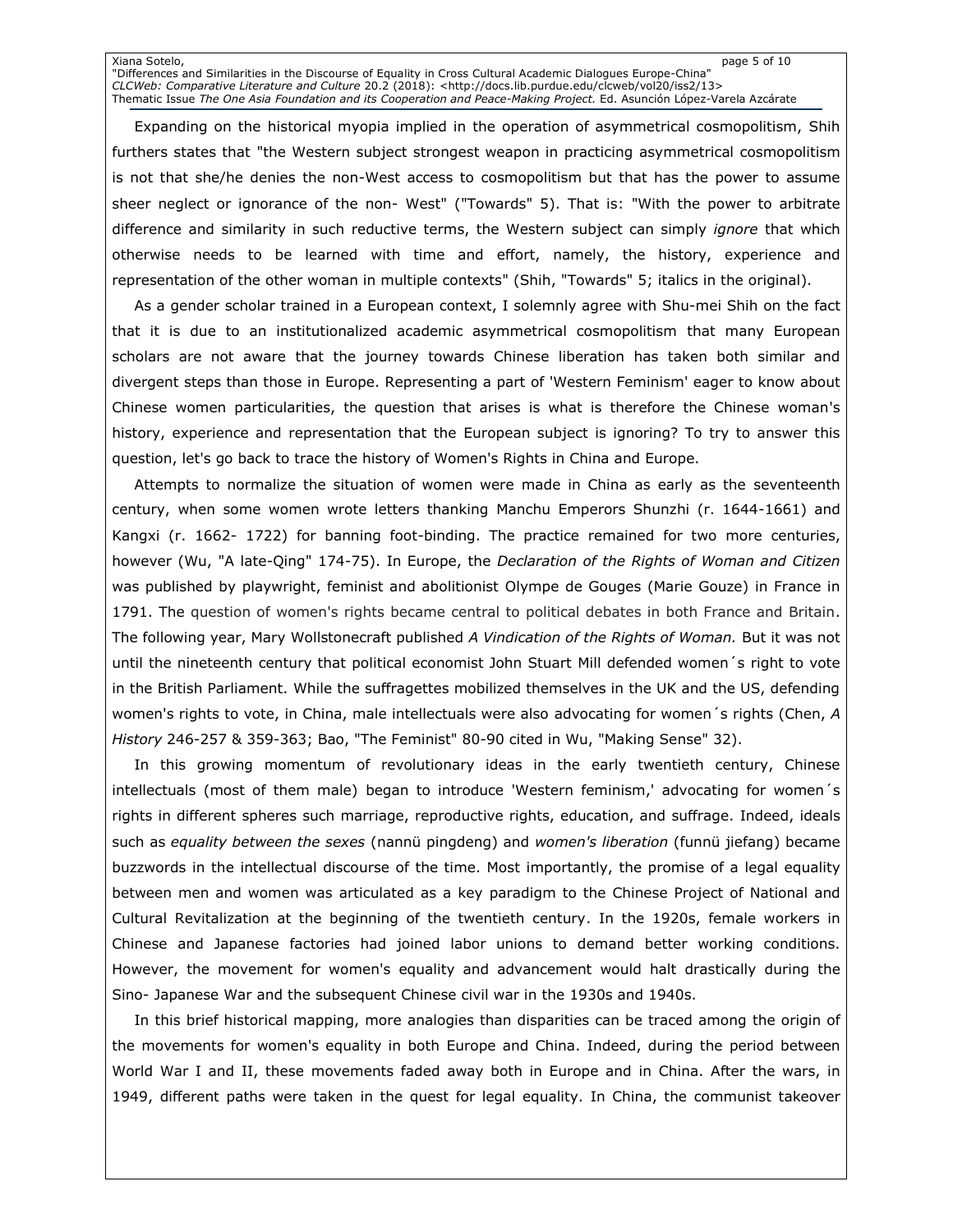Xiana Sotelo, page 6 of 10 "Differences and Similarities in the Discourse of Equality in Cross Cultural Academic Dialogues Europe-China" *CLCWeb: Comparative Literature and Culture* 20.2 (2018): [<http://docs.lib.purdue.edu/clcweb/vol20/iss2/13>](http://docs.lib.purdue.edu/clcweb/vol20/iss2/13%3e) Thematic Issue *The One Asia Foundation and its Cooperation and Peace-Making Project.* Ed. Asunción López-Varela Azcárate

implemented major changes in the status of women far earlier than any European country. To elucidate these changes, it is important to bear in mind that during the Maoist Era (1949-1976), the Chinese Communist Party focused on class struggle and revolution. Thus, it used slogans such as "Men and Women are the same" (nannü dou yiyang) and "Woman can support half of the sky" (funnü neng ding banbiantian) (Wu, "Making Sense" 42) As a result, these socialist slogans constituted the intrinsic fabric of the official discourse of equality in China. In addition, the so-called New Marriage Law (1950) and the Chinese Constitution (1954) theoretically guaranteed equal rights for women in different social spheres. Women were hence encouraged to join the labor force under the policy "equal job, equal pay," a policy many European countries still fight for to this date. Remarkably early for European standards, in the early 50s, masses of Chinese women entered the public sphere to participate in production (Li, "With What"). In addition, the government supported the creation of an intermediary institution so-called *Women's Federation,* funded to protect women's economic, political, cultural and educational rights.

In this light, Wu and Li's claims for the recognition of specific cultural feminist positionings are a big step towards creating awareness of common misconceptions about Chinese women within 'Western Feminism,' contributing to counter-act Eurocentric asymmetrical cosmopolitism. Indeed, some important concepts within 'Western Feminism' have very different meanings in Chinese. For example, the word *Liberation* (jiefang) and *Liberty* (ziyou) (Wu, "Making Sense" 42), which go hand in hand within Western discourses of equality, cannot be applied to the Chinese Post Maoist context. It is crucial that European gender scholars become aware of these nuances to promote inclusive and receptive attitudes that will allow Europeans to grasp Chinese gender reasoning. In fact, Europeans ability to listen to the regionalized voices of Chinese Scholars themselves holds the key to understand the evolution of the ideal of equality in China throughout following decades.

However, not everything functioned according to the plan for women advancement in China. As Wu clarifies, there was "a gap between the official discourse and less rosy reality (…) between state government policies and party-state practices (…) During the Maoist Era the ideal of equality before the law was treated with indifference and contempt" ("Making Sense" 33). Thus, the New Marriage Law (1950) and the amendments to the Chinese Constitution were not uniformly propagated or implemented, especially in rural areas. As a result, the double burden of the domestic work created an overwhelming "sense of exhaustion" among Chinese women (Wu, "Making Sense" 34). This explains the reason why scholars such as Shih and Wu imply that the communist revolution failed to eradicate many inequalities suffered by Chinese women. Women were told to work like men in production "but without socioeconomic support for their work at home in their productive and reproductive roles" (Wu, "Making Sense" 34).

Ironically, the discourse of equality proved to be a mixed blessing to Chinese women. Paradoxically, their additional domestic burdens were the result of sexual equality and equal opportunity of employment promoted by the Peoples Republic of China (PRC) after 1949 (Wu, "Making Sense" 39). To put this social circumstance in perspective, therefore, is crucial to be able to understand Li's claim that liberation in China does not necessarily imply liberty: "the lack of freedom is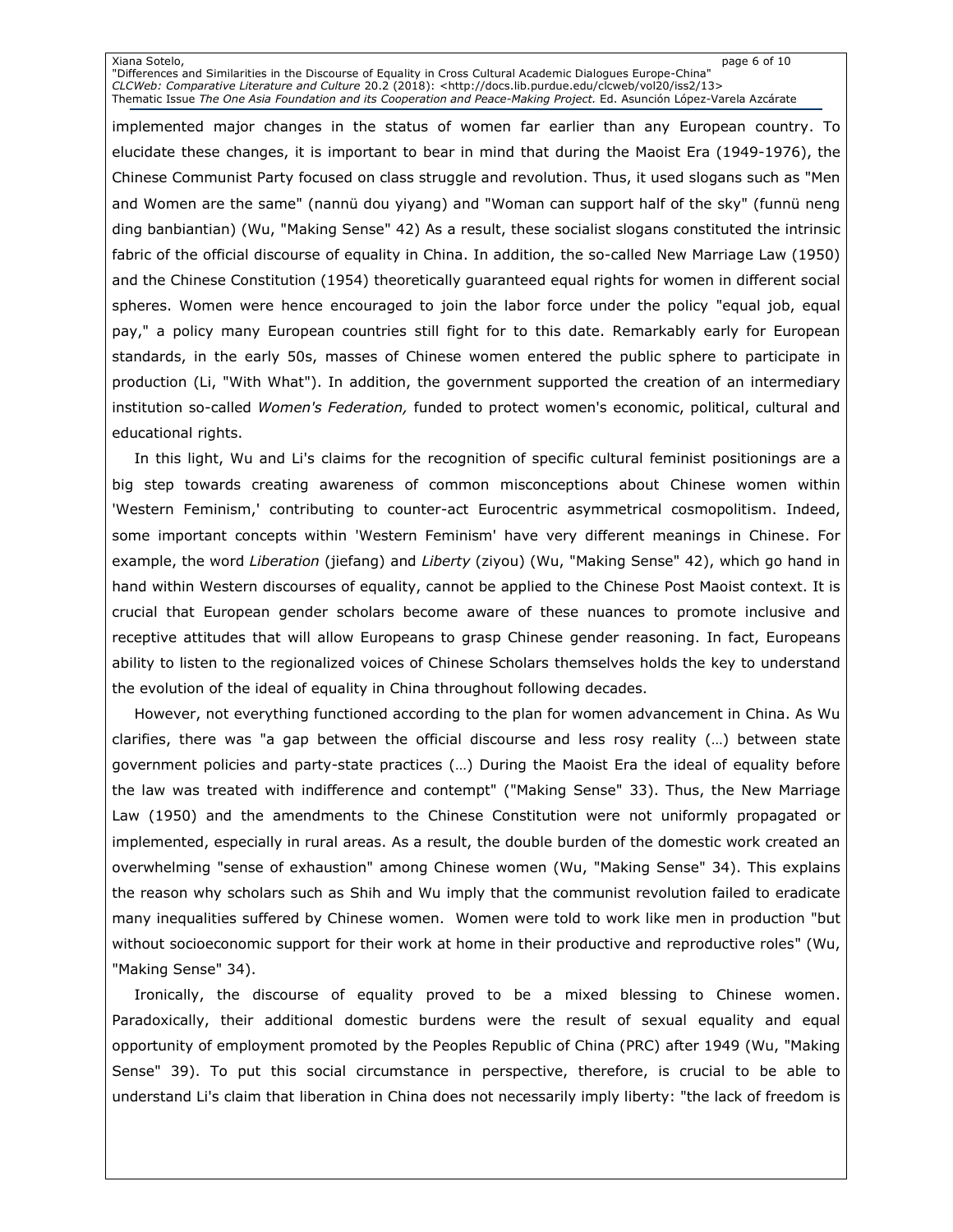Xiana Sotelo, page 7 of 10 "Differences and Similarities in the Discourse of Equality in Cross Cultural Academic Dialogues Europe-China" *CLCWeb: Comparative Literature and Culture* 20.2 (2018): [<http://docs.lib.purdue.edu/clcweb/vol20/iss2/13>](http://docs.lib.purdue.edu/clcweb/vol20/iss2/13%3e) Thematic Issue *The One Asia Foundation and its Cooperation and Peace-Making Project.* Ed. Asunción López-Varela Azcárate

precisely one of the important characteristics of Chinese Women Liberation" ("With What" 273). Accounting for these specific historical circumstances would make Li´s statement a reasonable argument in the eyes of European gender scholars.

Another crucial factor that explains why liberation is not necessarily freedom for Chinese women can be found in the forced suppression of femininity and female characteristics during China's Cultural Revolution (1966-1976). Surprisingly, for many European women studies' scholars, equality among women and men implied that women began to dress and behave like men. Xiaojiang Li ("With What" 275) describes how many girls grew up to be called tom-boys (jia xiaozi -literally fake Boy). This created a genderless sense of collective identity as the necessary condition to achieve legal equality with men. This socio-cultural dimension of Chinese liberation was thus overlooking the feminine realm for the sake of equality. Consequently, the category of women "vanished into the ocean of equality" and subjective and collective femininity was lost (Li, "With What" 268-69; cited in Wu "Making Sense" 42). In this context, Chinese scholars' negative reactions towards European feminist slogans such as "the personal is the political" (gerende ji zhengzhide) make sense now. For over 50 years, politics had intruded in the personal realm of Chinese households imposing a state driven definition of equality, making this statement far from beneficial to Chinese women. A Li states: "We would hesitate to politicize the space of the personal again, which is often the women´s space" (Li, "With What" 275).

Xiaojiang Li also describes how the slogan "Sisterhood is powerful" (jiemei tuanjie jiushi Liliang) is unpopular among Chinese women on the basis that is "narrow and weak" compared to "Unity is Strength" which became a hallmark in China for decades. Furthermore, she argues that the whole society, including men, has actively participated in the promotion of women rights so calling upon a unity only among sisters, excluding men, would be ineffective and even harmful for the advancement of the discourse of equality in China (Li, "With What" 275).

With all these assumptions in mind, it can be claimed that shedding light into the development of historical differences can prevent potential cultural misunderstandings. Chinese scholars urge European gender scholars to broaden their areas of interest beyond the Eurocentric model in order to accommodate cross-cultural dialogues about equality. As Wu rightly points out, only by bringing awareness of specific situated knowledges "European scholars could be sympathetic to the Chinese women's various self-perceptions in a fructiferous and relational way" ("Making Sense" 45). Putting an emphasis on bilateral cooperation, and drawing onto Li Xiaojing work, Shu-mei Shih remembers that: "the challenge before us is how to imagine and construct a mode of transnational encounter that can be 'ethical' in the Levinasian sense of nonreductive consideration of the other, for which the responsibility of the self (be it Chinese or Western) towards the other determines the *ethicality of the relationship*" (Li, "Economic Reform" cited in Shih, "Towards" 21 italics added).

A practical application of such an ethics of transnational communication is what Xiaojiang Li calls "transpositionality" (lichang de zhihuan) and "transvaluations" (jiazhi de zhihuan) (1999). After her visit to Harvard, Li developed these concepts as pillars of a new epistemology and methodology for women's studies in China (Center for Gender Studies in Dalian University) According to her, transvaluation is the result of transpositioning oneself onto the other's historical and socio-cultural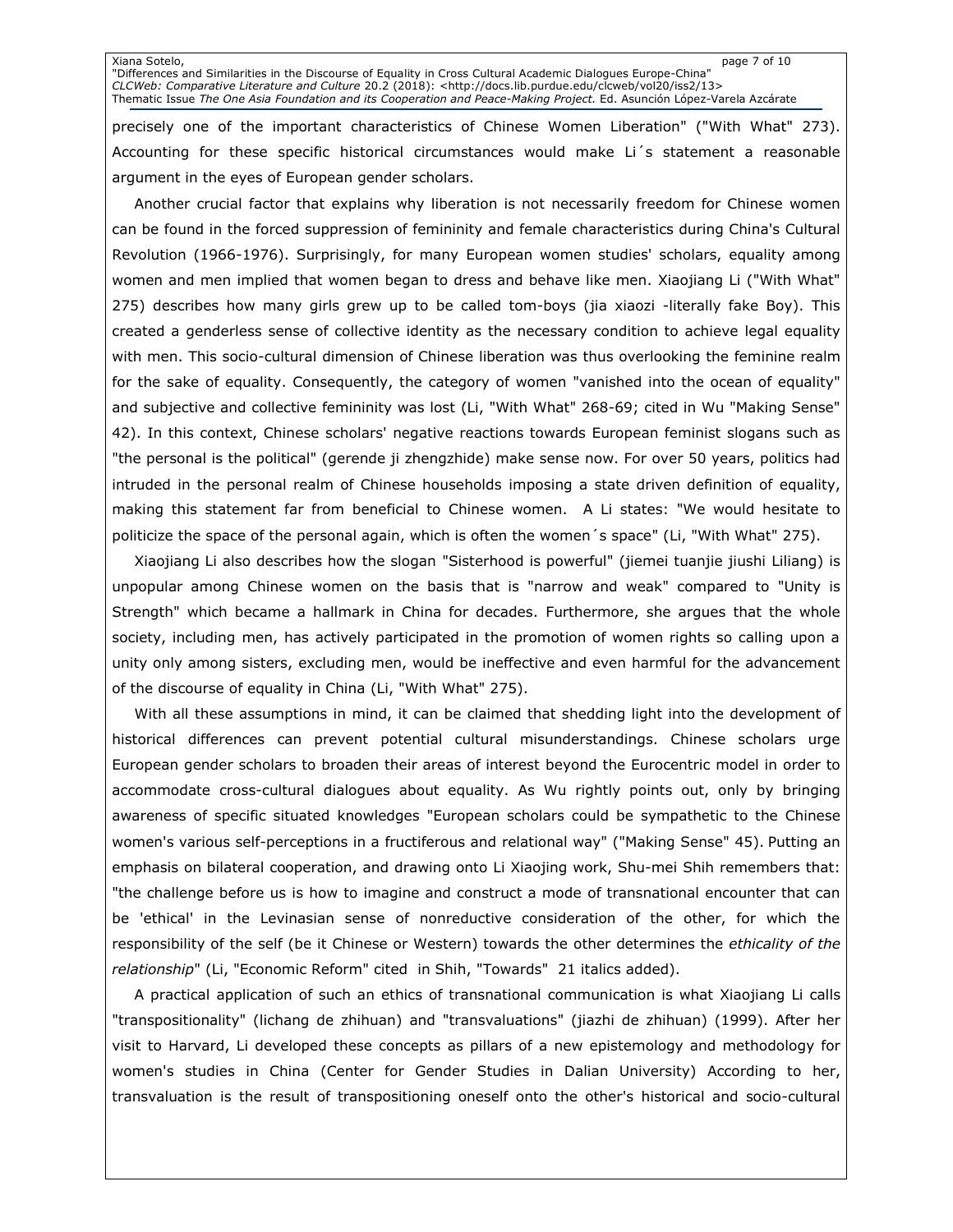Xiana Sotelo, page 8 of 10 "Differences and Similarities in the Discourse of Equality in Cross Cultural Academic Dialogues Europe-China" *CLCWeb: Comparative Literature and Culture* 20.2 (2018): [<http://docs.lib.purdue.edu/clcweb/vol20/iss2/13>](http://docs.lib.purdue.edu/clcweb/vol20/iss2/13%3e) Thematic Issue *The One Asia Foundation and its Cooperation and Peace-Making Project.* Ed. Asunción López-Varela Azcárate

position. Indeed, most of Li's work in the late 1990s was devoted to articulating how to position oneself in the history of the Other is to be given the opportunity to see how a given system of value production and knowledge works in a relational manner. Implied in her suggestion is the urge to cross borders along diverse and complex value-encodings in cross-cultural scenarios in order to avoid opacity and incommensurability in the discourse of Chinese equality (Shih, "Towards" 22-3).

 As we have seen, for women studies scholars such as Li, Shih and Wu, the key to successful transnational communication is the ability and willingness to situate oneself in both one´s position and the Other´s position, whether on the plane of gender, historical contexts and discursive paradigms: "Beyond the Hegelian logic of recognition that requires affect as the underlying mode of operation in encounters of differences, a transpositional and transvaluational relationality may be the definition of what ethics means in our increasingly globalized world (...) For those in the non-West this means insisting on a nonreactive and non-affective mode of relation with the West while contesting discursive asymmetry (Shih, "Towards" 23).

To reinforce ethics in cross-cultural dialogues, Li calls for a genuine dialogue that starts with the self-criticism of both parties (Questions 52 cited in Shih, "Towards" 46) That is, to truly understand the other party, one needs to be tolerant and inclusive enough to listen patiently and to have the necessary intellectual curiosity and humility to learn about *each other* particularities. Furthermore, for the encounter to be fruitful, one needs to have "empathic understanding" by imagining oneself to be in the other party´s situation" (Wu, "Making Sense" 46-7).

For the sake of empathic understanding, self-criticism and genuine conversations of both parties, Chinese scholars' repudiation of 'Western Feminism' can be claimed to objectively align with European transversalists and Intersectional scholars who, for the past decades, following the steps of women of color in the US, have been advocating for intersectional theories and policies driven by politics of partiality beyond the pretenses of universalism.

Drawing from politics of location (Rich, "Notes toward"), Nora Yuval-Davis credits the term 'transversal politics' to a group of Italian feminists who organized a meeting in 1993 in Bologna between Palestinian and Israeli women. In the aftermath of the conference, she understood transversality as a potential alternative to naturalized discourses of identity. In order to develop a model that would enable the ability to engage in dialogue across differences, Yuval-Davis proclaims the need of 'rooting' and 'shifting' as a transversal way of approaching the situatedness of the politics of location with an intersectional mind-set. To clarify this strategy of 'rooting' and 'shifting' Yuval-Davis elicits how: "The idea is that each […] in the dialogue brings with her *rooting* in her own membership and identity but at the same time, tries to *shift* in order to put herself in a situation of exchange with women who have a different membership and identity" (*Gender* 130; emphasis in the original).

As we can see, the *shift* transversalists are calling for, implies the ability to trans-position, that is, "to put in a situation of exchange," which in itself results in a trans-validation of relational positions. As Xiaojiang Li, Yuval-Davis recognizes the willingness to locate yourself in the specific position of the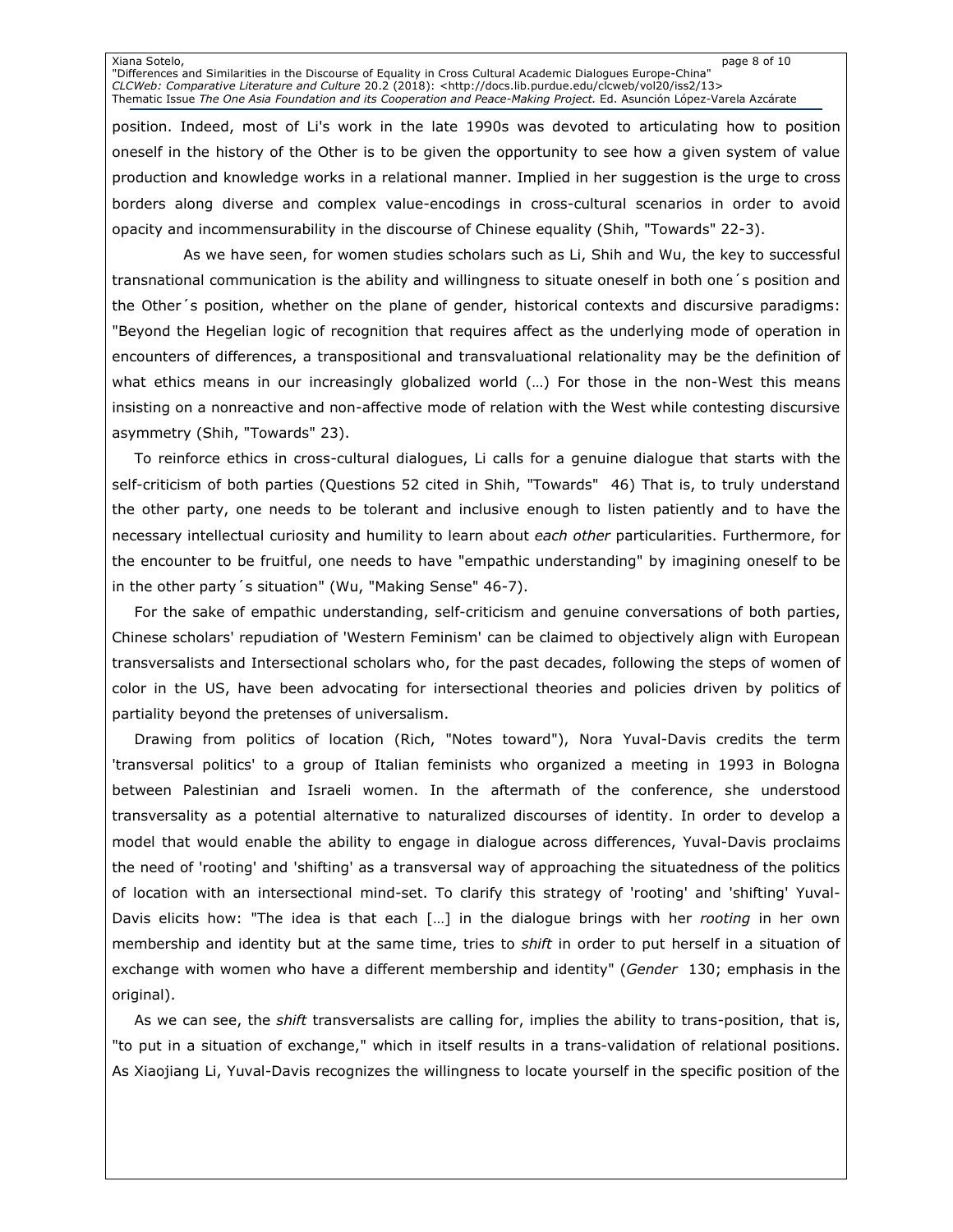Xiana Sotelo, page 9 of 10 "Differences and Similarities in the Discourse of Equality in Cross Cultural Academic Dialogues Europe-China" *CLCWeb: Comparative Literature and Culture* 20.2 (2018): [<http://docs.lib.purdue.edu/clcweb/vol20/iss2/13>](http://docs.lib.purdue.edu/clcweb/vol20/iss2/13%3e) Thematic Issue *The One Asia Foundation and its Cooperation and Peace-Making Project.* Ed. Asunción López-Varela Azcárate

other, as the necessary condition to destabilize essentialized and stereotyped understandings of gender.

For the past two decades, the term 'intersectionality' has been widely embraced within European Women Studies Networks on the basis that it "foregrounds a richer and a more complex ontology than approaches that attempt to reduce people to one category at a time […] In particular, it indicates that fruitful knowledge production must treat social positions as relational" (Pattynama and Phoenix, "Editorial" 187; see Sotelo, *Towards Intersectionality*). Indeed, the *European Journal of Women's Studies* 2006 edition praised intersectionality as methodology compatible with the deconstruction of fixed categories of identity, the rejection of hegemonic universalism and the investigation of dynamics of power, either material or discursive. Currently, it has become a buzzword in the field of Women/Gender Studies. Paying attention to theories that highlight gender as a phenomenon that is constructed discursively, linguistically and communicatively (see Lyke, *Feminist Studies*; Prins, "Narrative Accounts") and is historically specific, European gender scholars' vision of ethical crosscultural encounters holds many parallelisms with those of the Chinese academics here analyzed. Looking at these similarities can provide the foundation to foster and consolidate bilateral cooperation between scholars in Europe and China.

An in-depth mapping of intersectional theories in the European academic context is beyond the scope of this analysis, although this brief cartography intends to provide a space for reflection on intersectional analysis of identity. Moreover, it aims at warning about the dangers of getting anchored in theoretical clashes that trigger misunderstandings and divisions among us. In line with this spirit, one of the goals of this paper has been to emphasize thresholds and nodal points between Chinese and European Women Studies/Gender academics. In the rooting and shifting among diverse sociocultural categories of identity, transpositionality and transvalidation are intrinsically part of the very fabric of intersectional theories of gender. This realization has the potential to create a space for the critical analysis of intersections of gender and ethnicity in diverse geopolitical positions, especially in European- Chinese academic cross-cultural encounters.

A closer look at Post Mao Chinese women particularities reveals even more commonalities between European and Chinese gender vindications of equality. Even Xioajiang Li, in collaboration with Zhang, asserts that equality slogans in China have been hiding "an implicit male norm in which women were equal to men insofar were like men, dressed and behaved like men, thus "degendering and neutralizing (*Zhongxing Hua*) women" (Shih, "Towards" 10) and depriving them of their difference and femininity. Li and Zhang put it this way: "(Women 'studies) scholars now recognize that the guiding principle 'whatever men do, woman do' while inspirational, in fact it helped to conceal a male standard for women's equality […] A male standard, however only creates an illusion of equality, since women have no distinct gender identity within the context of so-called liberation […] The first task of Women's liberation is to allow women themselves to discover who they are […] and how much they have been influenced by distorted, patriarchal images of their gender" ("Creating a Space" 146 cited in Shih, "Towards" 10).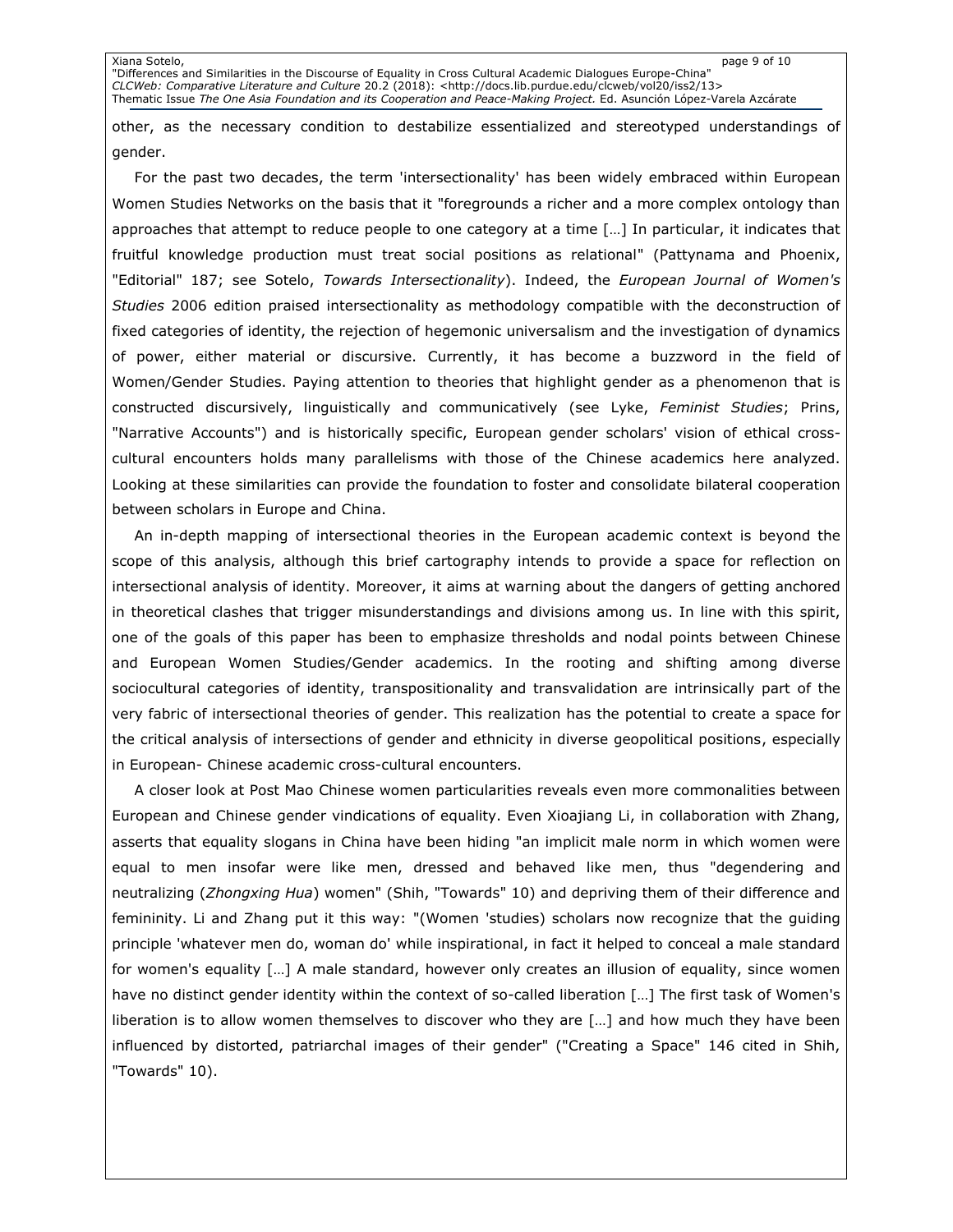Xiana Sotelo, page 10 of 10 "Differences and Similarities in the Discourse of Equality in Cross Cultural Academic Dialogues Europe-China" *CLCWeb: Comparative Literature and Culture* 20.2 (2018): [<http://docs.lib.purdue.edu/clcweb/vol20/iss2/13>](http://docs.lib.purdue.edu/clcweb/vol20/iss2/13%3e) Thematic Issue *The One Asia Foundation and its Cooperation and Peace-Making Project.* Ed. Asunción López-Varela Azcárate

Although Xiaojiang Li would refuse such an analogy, throughout late 90s and early twentieth century, her initial visceral repudiation of 'Western Feminism' has progressively developed a tone that undoubtedly has similarities with European gender discourses of equality. As we have seen, it is just not because transpositionality and transvalidations are defining features of European intersectional analysis of identity. They can also be found in the growing focus on the necessity of "self-discovery, self-consciousness" and women subjectivity (zhutixing) (Shih, "Towards" 11).

In addition, a new rhetoric within the discourse of equality subtly articulates criticism to the Chinese government. As Shih explains, this resistance and criticism to state patriarchy is not driven by "obvious sexism, as in the West, but because its mode of liberating Chinese women ultimately prevented that liberation from being complete" ("Towards"10). In other words, if women were "liberated or freed from" gender under Maoism, now they are longing to be able to reconnect with the specificities of the female gender, "women's collective consciousness" (nüxing quanti yishi) and women's consciousness as subjects (nüxing zhuti yishi) (Li, Woman 167). In these regards, European gender scholars must acknowledge the fact that contemporary Chinese discourses of equality are not focused on the acquisition of legal equality between women and men but on "the process of awakening female subjectivity and self-worth" (Li, "Economic Reform" 380-82 cited in Shih "Towards" 14).

At this juncture, to demand the right to embrace women sexual and biological differences as the root of female identity and power, is the current trend pursued by gender scholars such as Anyi Wang, who are currently counteracting hegemonic discourses of sameness and equality (Songs 160-78). This is exactly what 'Western Feminists' like Elaine Showalter described as the "female phase" preceding the "feminist stage," and what Kristeva termed "second generation of feminists" that theorize gender in nonessentialists and non-reified ways. In this regard Yenna Wu formulates that "despite many Chinese intellectuals' reluctance to use the term feminism, there is no denying that 'feminism' broadly defined- has again been developed in contemporary China" (Wu, "Making Sense" 37).

Having arrived therefore to a theoretical middle ground, European and Chinese scholars can start a peaceful dialogue of mutual understandings of equality that fosters co-sensing and co-creating together. Indeed, to make historical awareness the focal point of critical analysis of gender profoundly alters the concept of equality. In addition, highlighting common areas is also a necessary step towards narrowing the theoretical and methodological gap that apparently separates feminists in China and Europe. In this respect, intersectional theories of identity hold the promise of a solid ethical encounter. Like Wu, I am optimistic about conversations and inquiring conceivably happening in this framework of exchange, mutuality and equity, rather than being mediated by the hegemony of universalistic Eurocentric discourses. Even the famous refuser of Western paradigms, Xiaojing Li, resonates with ethics that stretch into intersectional narratives that call for the crossing on situated differences: "The starting point of a dialogue derives from 'differences' while the ongoing process of a dialogue should clarify these 'differences.' The goal of a dialogue has in fact never been the sort of deceptive, utopian 'Grand Unity' which we have eulogized. Rather, the goal is for both parties to understand 'differences'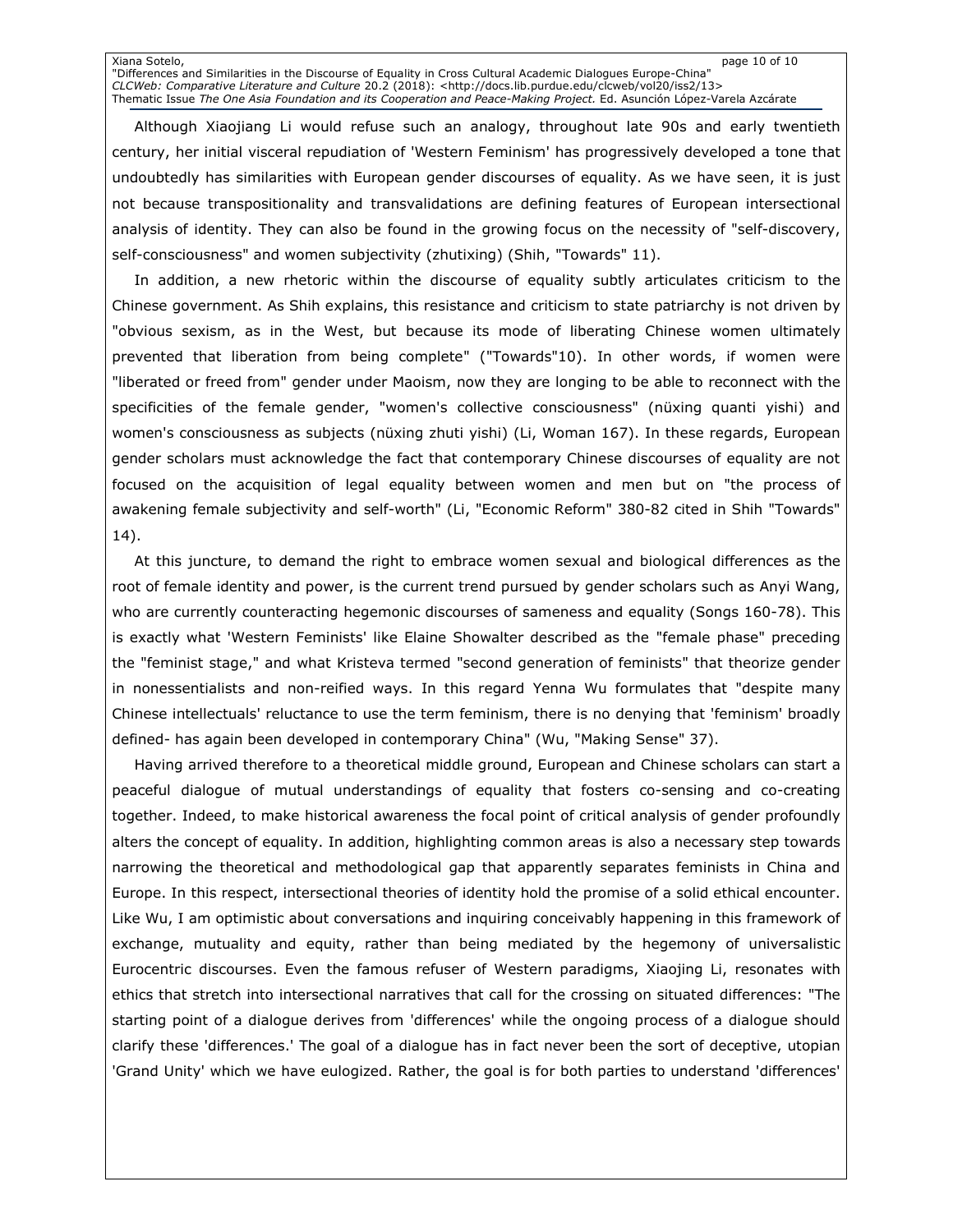Xiana Sotelo, page 11 of 10 "Differences and Similarities in the Discourse of Equality in Cross Cultural Academic Dialogues Europe-China" *CLCWeb: Comparative Literature and Culture* 20.2 (2018): [<http://docs.lib.purdue.edu/clcweb/vol20/iss2/13>](http://docs.lib.purdue.edu/clcweb/vol20/iss2/13%3e) Thematic Issue *The One Asia Foundation and its Cooperation and Peace-Making Project.* Ed. Asunción López-Varela Azcárate

in order to make the corresponding adjustments and coexist peacefully. 'Retaining differences' may very well be the most direct goal of a dialogue" (Questions 53 cited in Wu, "Making Sense" 46).

Retaining differences and interacting peacefully is the first step towards achieving academic crosscultural encounters based on mutual respect and cooperation. As concluding thoughts, and in alliance with One Asia Foundation's core values and mission, this paper has intended to throw light into the need to exercise tolerance in complexity and to avoid theoretical and conceptual clashes in European-Chinese academic circles. Furthermore, it is committed to a process of dynamic, transformative and historical situated approaches to equality in cross-cultural contexts. The recognition of intersectional, regionalized narratives of equality provides a space for a solid ground that guarantees ethical transnational communication. To this end, giving teachers the opportunity to take part in academic platforms that promote research, networking and academic exchanges from different parts of Europe and Asia, nurtures new ways of creating peaceful co-existence in the world.

As it has been briefly mapped out, gender is a major structuring force and principle across cultures, but it is by no means a monolithic category. On the contrary, within discourses of equality, as we have seen, similarities and differences are constantly in motion and under socio-cultural negotiations. The aim of One Asia Community is to make the similarities and differences known across the world in order to inspire a vision and a culture of dialogue and peace. This shift in awareness, both acknowledging historical particularities and sensing those similarities than are bigger than our differences, requires us to tap into a deeper level of our humanity in which "the world of egos" disappears and sisters and brothers coexist peaceful, working together to achieve communal goals, such as equality and liberation for all.

### **Works Cited**

Bao, Jialin (Chia-lin Pao Tao) "Li Ruzhen de Nannü Pingdeng Sixiang" ("The Feminist Thought of Li Ruzhen"). *Studies in the History of Chinese Women*. Tapei: Daw Shiang Publishing Co, 1988. 221-38.

- Chen, Dongyuan. *Zhongguo Funü Shenghuoshi* (*A History of Chinese Women's Lives*). Tapei: Taiwan Shangwu Yinshuguan, 1981.
- Dai, Jinhua and Mayfair Yang. "A Conversation with Huang Shuquing." *Positions* 3.3 (1995): 790-805.
- Davis, Kathy. "Intersectionality as a Buzzword: A Sociology of Science Perspective on What Makes a Feminist Theory Successful." *Feminist Theory* 9 (2008): 67- 85.
- De Lauretis, Teresa. "Feminist Studies/Critical Studies: Issues, Terms and Contexts." *Feminist Studies/Critical Studies.* Bloomington Indiana: Indiana UP, 1990 1-19.
- Keating, AnaLouise. "From Intersections to Interconnections. *Lessons for Transformation from* This Bridge Called My Back: Radical Writings by Women of Color." *The Intersectional Approach. Transforming the Academy through Race, Class and Gender*. Berger, Michele and Kathleen Guidroz, eds. Chapell Hill: The University of North Carolina Press, 2009. 81-100.

Kristeva, Julia. "Women's Time." *The Kristeva Reader*. Ed. Toril Moi. New York: Columbia UP, 1986. 187-213.

- Levinas, Emmanuel. *In the Time of Nations*. Trans. Michael B. Smith. London: Athlone, 1994.
- Li, Xiaojiang*. Nuxing Shenmei Yishi Tan Wei* (An Exploration of Women's Aesthetic Consciousness). Zhengzhou: Henan People's P, 1989.
- Li, Xiaojiang. *Nuren Yige Youyoang Meili De Chuanshuo* (Woman, A Beautiful and Distant Legend). Tapei: Awakening Foundation, 1992.
- Li, Xiaojiang."Economic Reform and the Awakening of Chinese Women's Collective Consciousness." *Engendering China: Women, Culture and the State*. Ed. Christina Gilmartin, Gail Hershatter, Lisa, Rofel, Tyrene White. Cambridge, MA: Harvard UP, 1994, 360-82.
- Li, Xiaojiang. *Zouxiang Nüren- Zhongguo (Dalu) Funü Yenjiu Jishi* (Heading Towards Women: A True Account of Women's Studies in Mainland China). Hong Knong: Qingwen Shuwu. 1993.
- Li, Xiaojiang. *Tiaozhan Yu Huiying: Xin Shiqi Funü Yanjiu Jiangxuelu* (Challenge and Response: Lectures on Women´s Studies in the New Period). Zhengzhou: Henan People's P, 1996.